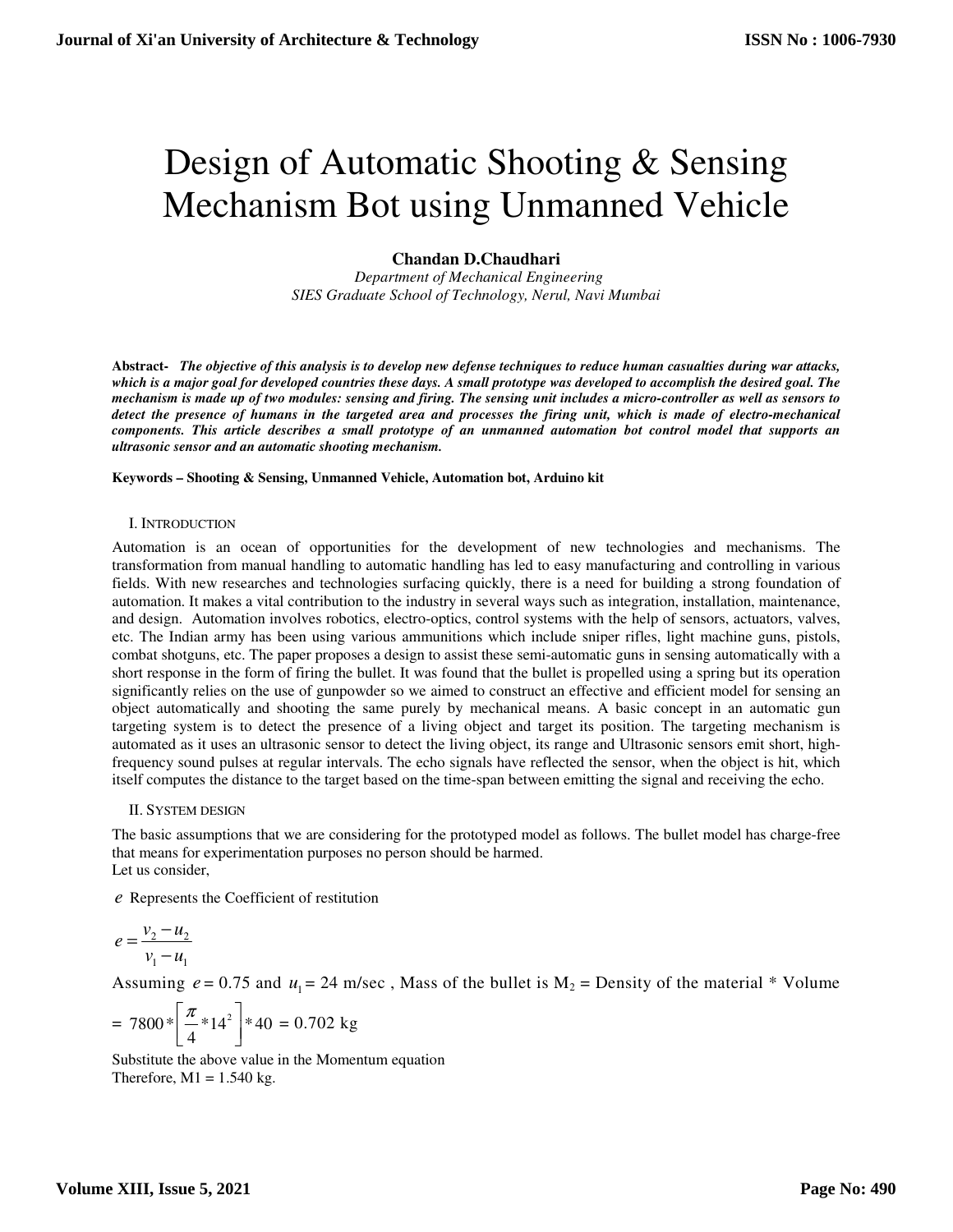As per IS Catalogue, Selecting suitable material as  $40Ni2Cr1Mo28$  having  $\sigma_e = 1100 N/mm^2$  and  $\sigma_{\rm e} = 400 \rm{N/mm^2}$ .

Also, as per IS standard selecting the Number of teeth on gear as 14

Step [1]: Motor Design from design data book:

Based on Lewis Form factor equation mentioned PSG 8.50 for pressure angle of 200 Full depth Involute tooth profile system

 $Y = 0.315$  Since, We have considered the minimum number of the tooth to avoid interference is 14

Let's assume, the ratio of  $b/m = 10$ 

Then using a correlation of module based on strength criteria as

$$
m = 1.26 * \sqrt[3]{\frac{[M_r]}{Y[\sigma_{b}]} * b/m * Z}
$$
 [1]

 $[M_T] = 2891.156 \text{ N-mm}$ 

Referring, PSG 8.15 we can write

$$
\left[M_{T}\right] = M_{T} * K * K_{d} \tag{2}
$$

The system is assumed to be designed with a service factor of 1.3, since considering 10 hours of duty hours

Therefore,  $K * K_d = 13$ 

Putting all the design value in equation [2] we get,

$$
Mr = 2223.96
$$
 N-mm

Using standard relation of design motor power as

$$
M_{T} = 97420 \frac{KW}{N}
$$

As  $N = 100$  rpm therefore KW rating for the design system found to be 2.28

Step [2]: Calculation of Gear tooth profile under strength and wear criteria:

The condition for gear to be safe under strength and wear criteria is,

 $F_s \leq F_d$  i.e Dynamic force must be higher value than the strength force [3]

 $F_w \leq F_d$  i.e Dynamic force must be higher value than the wearing force [4]

From the research study, it was found that The gear tooth was subjected to either pitting or scoring failure. Depending upon the material used for design. For example, if the gears are made up of the same material then maybe chance that gear set subjected to scoring failure whereas if the gears are designed with heterogeneous materials then lead to pitting failure if the above condition was not satisfied.

Mean velocity, 
$$
v_m = \frac{\pi DN}{60} = 0.266
$$
 m/sec  

$$
F_T = hp * \frac{75}{V_m}
$$
 [5]

 $F_T$  = 8599.6 N

For, Commercial cut gears  $C_v = \frac{3 + V_m}{V}$ *m*  $C_v = \frac{3 + V_v}{2}$ *V*  $=\frac{3+V_m}{\sqrt{m}}=10.88$ 

Dynamic force based on barth velocity factor,  $F_d = F_r C_v = 9356.36 \text{ N}$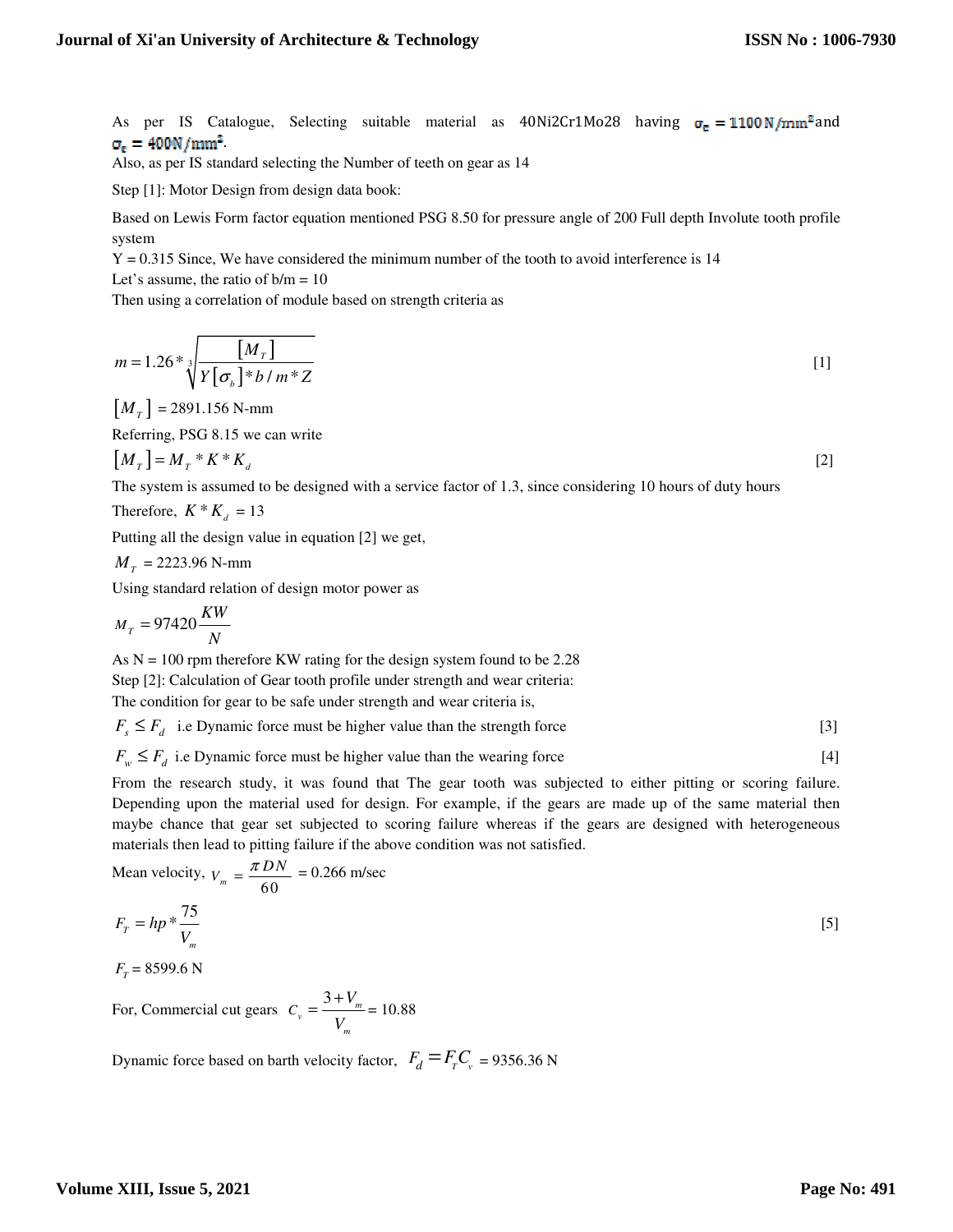Lets us consider, Spring material is made up of HCS with Resilience  $R = 4.82e^{-2}$ , Based on the selected material the ultimate strength of the material is 750 N/mm<sup>2</sup>,  $G = 81370$  N/mm<sup>2</sup>,  $\tau = 375$  N/mm<sup>2</sup> [Material Propoerties selected from PSG Design Databook]

Wahl stress factor, \n 
$$
K_s = \left[ \frac{4C - 1}{4C - 4} + \frac{0.615}{C} \right] = 1.1810
$$
\n

\n[6]

Since,  $C = 8$ 

$$
\tau = K_s \frac{8PC}{\pi d^2} = 1.18 \left[ \frac{8 * 58.43 * 8}{\pi d^2} \right]
$$
 [7]

 $d = 1.99$  mm = 2 mm

 $D = c * d = [8*2] = 16$  mm

The ends of the spring are considered squared and ground

Number of active coils in spring: Spring constant for HCS,  $K = 1$ N/mm

$$
K = \left[\frac{G d^4}{8 D^3 N}\right]
$$
 [8]

Substitute, all the values in equation [8],

$$
N=12
$$

Deflection of spring:

$$
\partial = \left[ \frac{8PD^3 N}{Gd^4} \right] = 59.56 \text{ mm}
$$
 [9]

Total coils =  $N + 2 = 24$ Total gap  $(N, -1)$  *N*<sup>\*</sup> Gap between two coils

## III. ALGORITHM STRUCTURE

The sector gear will be in an engaged position with the rack and rotated using a servo motor. The sector gear has teeth only on the fixed region of its total circumference for disengagement. A motor will rotate the sector gear which in turn pushes the rack against the spring; the restoring force and resilience of the spring will be used to launch the bullet. The number of teeth on sector gear is designed in such a way that after launching the bullet when the rack comes to its mean position the sector gear will engage again. The prototype is capable of shooting a target within 1 meter. To reduce the frictional loss between the casing and upper surface of the rack we are using roller bearings. a sensor is an electronic component, module, or subsystem whose purpose is to detect events or changes in its environment and send the information to other electronics, frequently a computer processor. Shooting is the act or process of discharging projectiles from a ranged weapon such as guns, bows or crossbows, and slingshots. Shooting machines are normally hand-loaded with targets in automatic throwing machines used or are loaded with the use of some quick feed mechanism. In guns, the bullet is shot with the help of gunpowder and the hammering of a spring mechanism. By combining the above two we aimed to develop a mechanism to shoot bullet size targets without the use of gunpowder and are inspired by ball throwing machines.



Figure 1: A schematic layout of controller element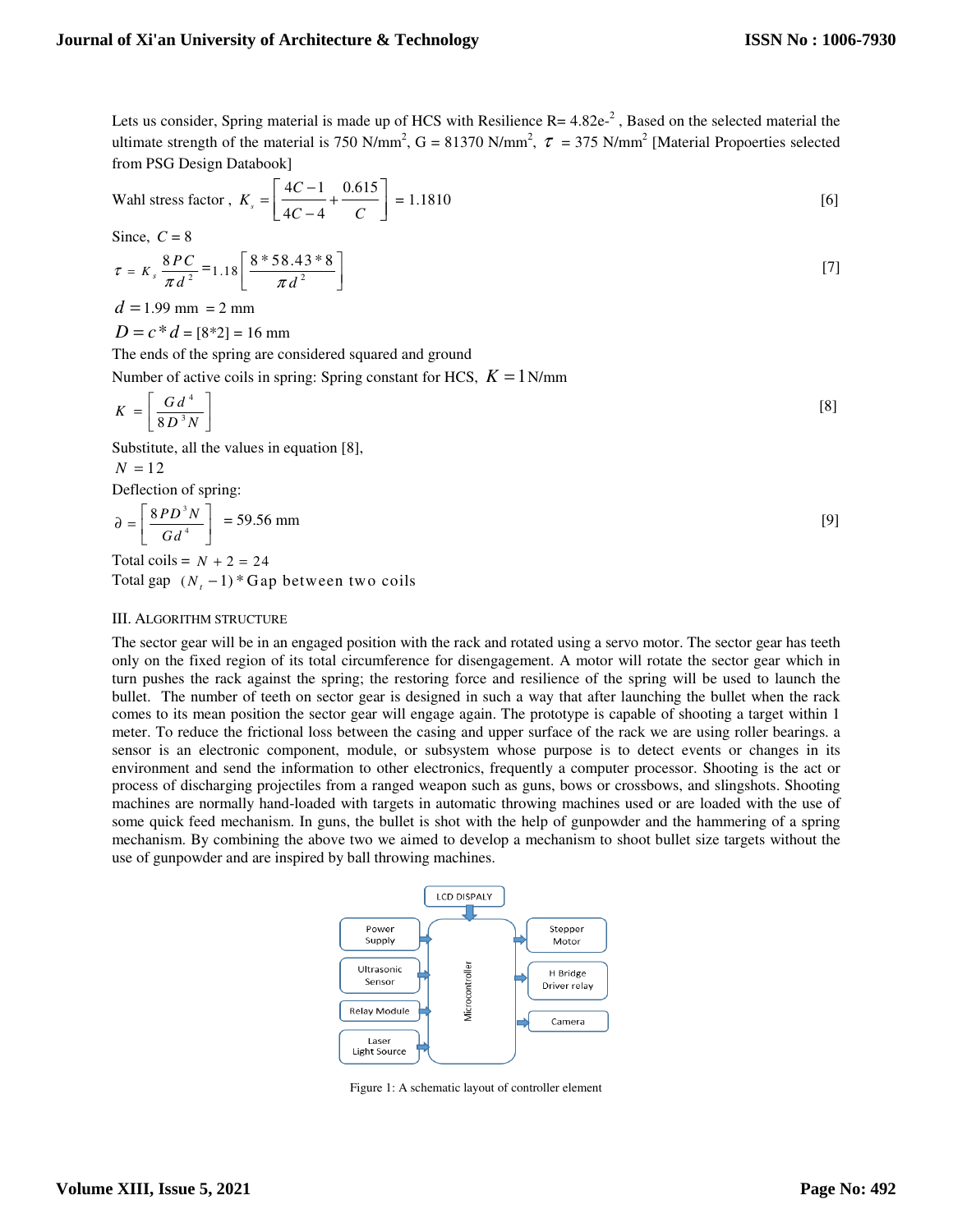

Figure 2: Simplified algorithm



Figure 3: Unmanned Model Unit

## IV. RESULT AND DISCUSSION

Testing was done by keeping the prototype in an open space. The stated range of the ultrasonic sensor is 4 meters, however, for our prototype, we modified it up to 1 meter as a sensing range set as per the control program. Within that 1 meter range, any obstacle was able to be recognized by an ultrasonic sensor which as anticipated sent the signals to Aurdino. As programmed Aurdino could actuate servomotor and feed prototype bullets in exact position optimum for firing through the slot provided in the casing, but the Motor Driver (L293d) used to drive High Torque DC motor (coupled with Sector Gear) was unable to provide constant 12 volts supply to the motor. Due to this unforeseeable occurrence of the problem the motor could not compress the spring as desired. So for testing of Firing Range motor was directly supplied with a 12 Volts Battery.

The kinetic energy of the spring was transferred to the rack with minimum losses. The impact of the rack was not completely imparted to the bullet because of its geometrical discontinuity; stress concentration is also a factor to be considered in long-term effect. The energy was getting imparted partially on the casing provided for the guideway of the bullet which was undesired.

The formula of range for the projectile motion was used to calculate the range at different angles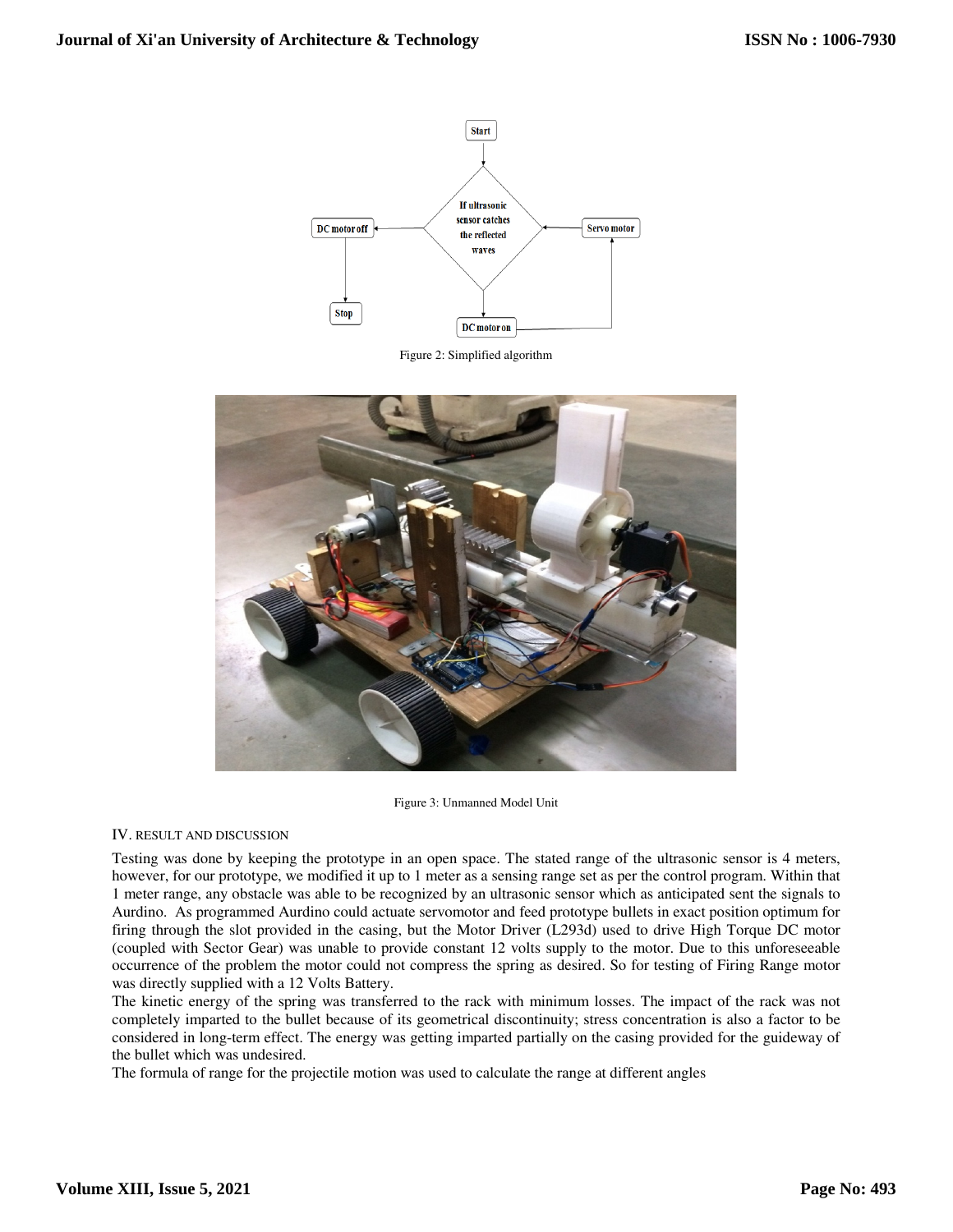$$
R = \left[ \frac{u^2 \sin 2\theta}{g} \right]
$$
 [10]

The testing results for the spring with a wire diameter of 1.5 mm are as shown below:



Figure 4: Rangein cm vs Shooting angle in degree

Also, the prototype bullet being heavy compared to the mechanism followed a projectile motion rule when we tested it from 2m above the ground. The gravitational force and the impact caused the bullet to move further in the projectile trajectory. The same principle of projectile motion pushed the bullet to land forward with more distance on 10 degrees. Testing with the spring of wire diameter 2mm was also done but the firing results could not be persuaded due to the hindrance in disengaging of the rack and sector and the spring being more rigid than the previous so the compression requires more power. For adjusting the disengagement more teeth will have to be removed from the sector but doing so will not refine the efficiency, since the removal of more teeth will lead to less engagement resulting in less compression of rigid spring. Also, the spring is attached to a rack and on its forward launch, the spring's wire diameter being more provides the spring with faster recovery after releasing the load, so ultimately making the springless efficient under the circumstances of the shooting mechanism even though the design of the spring should ideally provide more effective results.

## V. CONCLUSION

The prototype was programmed to achieve the shooting of the target within 1 meter purely by mechanical impact. Despite the proper working of sensing and shooting mechanism individually, when assembled couldn't give anticipated results. Problems being the over designing of rack and pinion, motor unable to provide desired torque to the sector through sensed signals from Arduino, resulting in the prototype being able to shoot only up to 0.5 meters. The velocity of the bullet was high but did not achieve the maximum desired velocity. If these limitations are overcome, the prototype will be able to shoot the target within a range of 4 meters by increasing the range of the ultrasonic sensor. The mechanism and control system with certain modifications can be implemented for defense purposes. The ideal outcome and the expected outcome have differences but can be overcome to transform the prototype into an accurately working autonomous bot.

## VI. SCOPE AND IMPROVEMENT

- 1. Rack and sector gear were over-designed resulting in increased overall weight of the system. By the proper design optimization, we can reduce the weight of the mechanism  $\&$  overall system as well.
- 2. The position of the bullet casing was previously near the Rack but then it differed because it resulted in a major loss in the impact force, as we varied the position and brought it a little further from the rack the operation got better but still the optimum impact position was not achieved because when rack hits the casing only partial impact force acts on Bullet. So finding the right position can enhance the shooting up to a certain level.

3. Initially feeding unit was designed for a firing angle of 0 degrees (from horizontal). Testing was also carried out on 10, 20, and 30 degrees respectively. It was found that for 10 degrees the firing is working smoothly but if the firing angle is kept more than 10 degrees the bullet slides backward in the casing because of the tilt and falls out of the